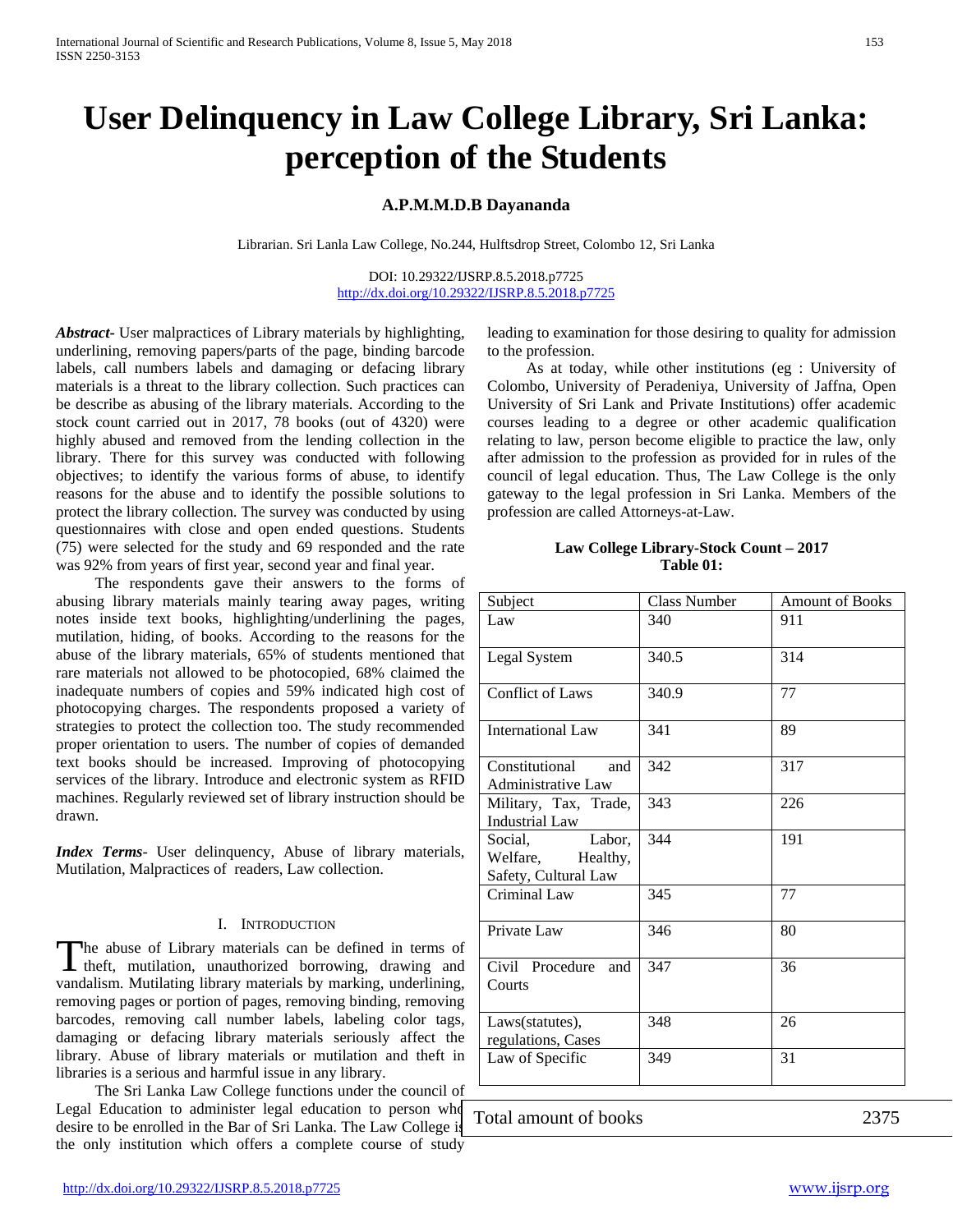# II. OBJECTIVES OF THE STUDY

The objective of the survey were:

- To identify various form of abuse in library materials.
- To identify the physical damages on library materials.
- To identify the lack of appropriate information resources.
- To identify the reasons for the abuse of library materials.
- To identify the most common methods/opportune time for stealing and mutilation.
- To identify the possible solutions to protect the library collection
- The various measures in place to detect stealing and mutilation in the library.

|  | III. RESEARCH METHODOLOGY: |
|--|----------------------------|
|--|----------------------------|

 The survey was conducted by using questionnaires with close and open ended questions. Observation of the abused library materials was also used for this study. The total sample for the study was 75 students dawn through systematic random sampling technique questionnaire was major tool for the data collection.

## IV. POPULATION OF THE STUDY:

 Students of the Sri Lank Law College which are on the first year, second year and final year students were selected for the study as they use the Lending collection especially in preparation of their notes and project activities, From first year 25 students were selected and 24 (96%) responded, from second year 25 were selected and 23 (92%) responded and also final year 25 students were selected and 22 (88%) responded. The total number of respondents was 69 students and total response rate was 92%.

|                   |                 |                  |            | scribbles                      |     |    |    |    |
|-------------------|-----------------|------------------|------------|--------------------------------|-----|----|----|----|
| Year              | <b>Selected</b> | <b>Responded</b> | Percentage | Marks in documents, stain in   | -28 | 23 |    | 07 |
|                   | <b>Students</b> | Rate             |            | document                       |     |    |    |    |
| <b>First Year</b> | 25              | 24               | 96%        | Books with torn or removed     | 24  | 17 | 18 | 04 |
| Second            | 25              | 23               | 92%        | covers, figures                |     |    |    |    |
| Year              |                 |                  |            | of<br>books.<br>Creased<br>use | 12  | 17 | 21 | 19 |
| Final Year        | 25              | 22               | 88%        | correction fluid               |     |    |    |    |
|                   |                 |                  |            | <b>Structural Damages</b>      |     | 17 | 13 | 28 |
| Total             | 75              | 69               | 92%        |                                |     |    |    |    |

#### V. RESULTS AND DISCUSSIONS.

#### **Table 03 :- Forms of Abusing Library Materials.**

| Forms of Abusing Library<br><b>Materials</b> | <b>SA</b> |                |    | SD |
|----------------------------------------------|-----------|----------------|----|----|
|                                              |           | 25             | 03 | 04 |
| Tearing away pages                           |           | 2 <sup>0</sup> |    |    |

| notes inside text<br>Writing |    |    |                |    |
|------------------------------|----|----|----------------|----|
| books                        |    |    |                |    |
|                              | 25 | 26 | 0 <sup>0</sup> | 11 |
| Highlighting/underlining the |    |    |                |    |
| pages                        |    |    |                |    |
|                              | 27 | 30 | 03             | 07 |
| Hiding of books              |    |    |                |    |
|                              | 23 | 26 | 07             | 15 |
| Stealing of books            |    |    |                |    |
|                              | 19 | 12 | 14             | 06 |
| Mutilation of books          |    |    |                |    |
|                              | 21 | 14 | 02             | 19 |
| Withholding                  |    |    |                |    |
|                              | 19 | 28 | 07             | 11 |
| Rough handling               |    |    |                |    |

|                 | KEY   |                 |                 |
|-----------------|-------|-----------------|-----------------|
| SА              | А     |                 | SD              |
| <b>Strongly</b> | Agree | <b>Disagree</b> | <b>Strongly</b> |
| Agree           |       |                 | <b>Disagree</b> |

 From the above table 3, over 70% respondents mentioned that the forms of abusing library materials mainly were tearing away pages and hiding of books , over 65% respondents mentioned the forms of abusing library materials were writing notes inside text books and highlighting/underlining the pages. There are law rate of responses for stealing books, mutilation, withholding and rough handling. It is indicated that tearing pages, writing notes inside text boos and highlighting/underlining the pages are the main forms of abusing the Library materials.

## **Table 04 :- Physical Damages on Library Materials.**

| <b>Physical Damages</b><br>on   | <b>SA</b> | A  |    | <b>SD</b> |
|---------------------------------|-----------|----|----|-----------|
| <b>Library Materials.</b>       |           |    |    |           |
| Underlined<br>words<br>$\alpha$ | 26        | 14 | 12 | 17        |
| scribbles                       |           |    |    |           |
| Marks in documents, stain in    | 28        | 23 | 11 | 07        |
| document                        |           |    |    |           |
| Books with torn or removed      | 24        | 17 | 18 | 04        |
| covers, figures                 |           |    |    |           |
| of<br>Creased books,<br>use     | 12        | 17 | 21 | 19        |
| correction fluid                |           |    |    |           |
| <b>Structural Damages</b>       |           | 17 | 13 | 28        |
|                                 |           |    |    |           |

|                 | K F. S |                 |                 |
|-----------------|--------|-----------------|-----------------|
| SА              |        |                 | <b>SD</b>       |
| <b>Strongly</b> | Agree  | <b>Disagree</b> | <b>Strongly</b> |
| Agree           |        |                 | <b>Disagree</b> |

 From the above table 04, under the question on the physical damages on the library materials 65% agreed that marks in document, stain in document, 50% agreed that underlined words or scribbles and books with torn or removed covers, figures. 35% said that creased books use of correction fluid and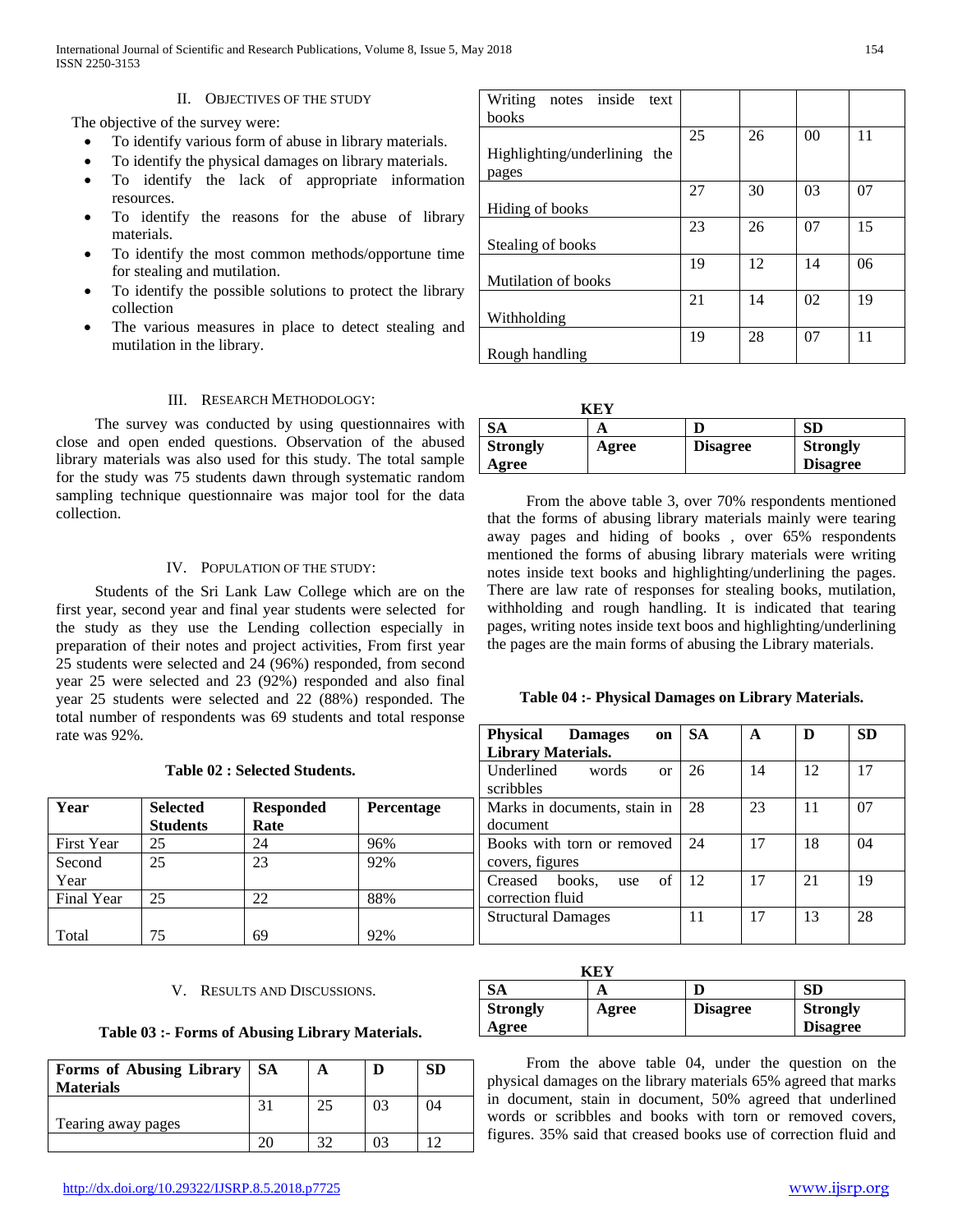International Journal of Scientific and Research Publications, Volume 8, Issue 5, May 2018 155 ISSN 2250-3153

structural damages. According to these figures most of the physical damages of the books are marks in document, stain in document, underline words or scribbles and books with torn or removed cover, figures. Actually there were major facts of the damages in the collection.

# **Table 05 :- Lack of appropriate information resources are to contribute to the abuse of library materials.**

| Lack of appropriate information<br>resources are to contribute to the     | SA. | A  | D  | <b>SD</b> |
|---------------------------------------------------------------------------|-----|----|----|-----------|
| abuse of library materials                                                |     | 20 | 18 | 13        |
| Lack of photocopy services in the<br>library.                             | 18  |    |    |           |
| Strict library rules.                                                     | 14  | 12 | 16 | 27        |
| Lack of support from the library<br>staff.                                | 14  | 14 | 23 | 18        |
| Lack of proper shelving and shelf<br>reading of library materials.        | 07  | 13 | 25 | 24        |
| Lack of adequate library orientation<br>programmes for new library users. | 20  | 18 | 20 | 11        |
| Inadequate copies of popular library<br>materials.                        | 28  | 19 | 13 | 09        |
| Inadequate copies of recommended<br>text in the library.                  | 30  | 16 | 13 | 10        |
| Library staff is not competent<br>enough sometimes.                       | 20  | 19 | 22 | 08        |

|                 | K F.Y |                 |                 |
|-----------------|-------|-----------------|-----------------|
| SА              |       |                 | SD              |
| <b>Strongly</b> | Agree | <b>Disagree</b> | <b>Strongly</b> |
| Agree           |       |                 | <b>Disagree</b> |

 According to the table 05. The students are indicating that more than 60% agreed that inadequate copies of popular library materials and inadequate copies of recommended text in the library is a serious issue for the readers. On the other hand lack of photocopy services in the library, lack of adequate library orientation programmes for new library users and library staff is not enough sometimes also is to be a seriously considering factor. The students have neutral responses to the statements of strict library rules, lack of support from the library staff, lack of proper shelving and shelf reading of library materials, It shows that the library staff are very supportive of the students.

## **Table 06 :- Reasons for abusing library materials.**

|           |    |    |           | мсание ани пична      |
|-----------|----|----|-----------|-----------------------|
| <b>SA</b> | A  | D  | <b>SD</b> | Escaping with mater   |
|           |    |    |           | closure hour when th  |
| 37        | 07 | 15 | 10        | Hiding stolen/mutila  |
|           |    |    |           | in folders            |
| 23        | 20 | 18 | 08        | Hiding materials in   |
|           |    |    |           | dresses               |
| 12        | 14 | 26 | 17        | Connivance /<br>colla |
|           |    |    |           | staff                 |
| 38        | 13 | 06 | 12        | library<br>Erasing    |
|           |    |    |           |                       |

| of copies                     |  |  |
|-------------------------------|--|--|
| Inadequate supervision in the |  |  |
| library                       |  |  |

**KEY**

| -----           |       |                 |                 |
|-----------------|-------|-----------------|-----------------|
| SA              |       |                 | <b>SD</b>       |
| <b>Strongly</b> | Agree | <b>Disagree</b> | <b>Strongly</b> |
| Agree           |       |                 | <b>Disagree</b> |
|                 |       |                 |                 |

 According to the table 06 there are various reasons for abuse of the library materials. 50% said that rare materials not being allowed to photocopy, inadequate number of library materials-unavailability of copies. Inadequate supervision is also another main reason for abuse of the library materials.

**Table 07 :- Maintaining of disciplinary measures.**

| Maintaining of disciplinary     | <b>SA</b> | A  |    | <b>SD</b>      |
|---------------------------------|-----------|----|----|----------------|
| measures                        |           |    |    |                |
| Charging for full cost of the   | 46        | 17 | 06 | 0 <sup>0</sup> |
| abused materials                |           |    |    |                |
| Cancellation of membership      | 17        | 31 | 16 | 09             |
|                                 |           |    |    |                |
| their photos with<br>Exhibiting | 24        | 17 | 11 | 19             |
| names                           |           |    |    |                |
| Suspending the membership for   | 10        | 09 | 22 | 28             |
| a new weeks                     |           |    |    |                |

 $K$ **K** $K$ 

| IN D-I          |       |                 |                 |
|-----------------|-------|-----------------|-----------------|
| SА              |       |                 | SD              |
| <b>Strongly</b> | Agree | <b>Disagree</b> | <b>Strongly</b> |
| Agree           |       |                 | <b>Disagree</b> |

 According to the table 07, 46 students were indicated charging for full cost of the abused is the best option for maintaining of disciplinary measures. Today, disciplinary measures are essential for any institute for effective management. Library as an institute disseminating of information. 50% students have responded to being students have responded to being cancellation of membership and exhibiting their photos with names. Other measure has been indicated like suspending the membership for a few weeks.

| Table 08:- Most common method/opportune time for stealing |
|-----------------------------------------------------------|
| and mutilation.                                           |

| <b>Most</b><br>common                | SA. | A  | D  | <b>SD</b>      |
|--------------------------------------|-----|----|----|----------------|
| method/opportune time<br>for         |     |    |    |                |
| stealing and mutilation              |     |    |    |                |
| Escaping with materials at library   | 27  | 19 | 17 | 06             |
| closure hour when there is a rush.   |     |    |    |                |
| Hiding stolen/mutilated materials    | 28  | 17 | 19 | 0 <sub>5</sub> |
| in folders                           |     |    |    |                |
| Hiding materials inside / under      | 11  | 08 | 29 | 21             |
| dresses                              |     |    |    |                |
| Connivance / collaboration with      | 14  | 11 | 28 | 16             |
| staff                                |     |    |    |                |
| identification<br>library<br>Erasing | 17  | 36 |    | 05             |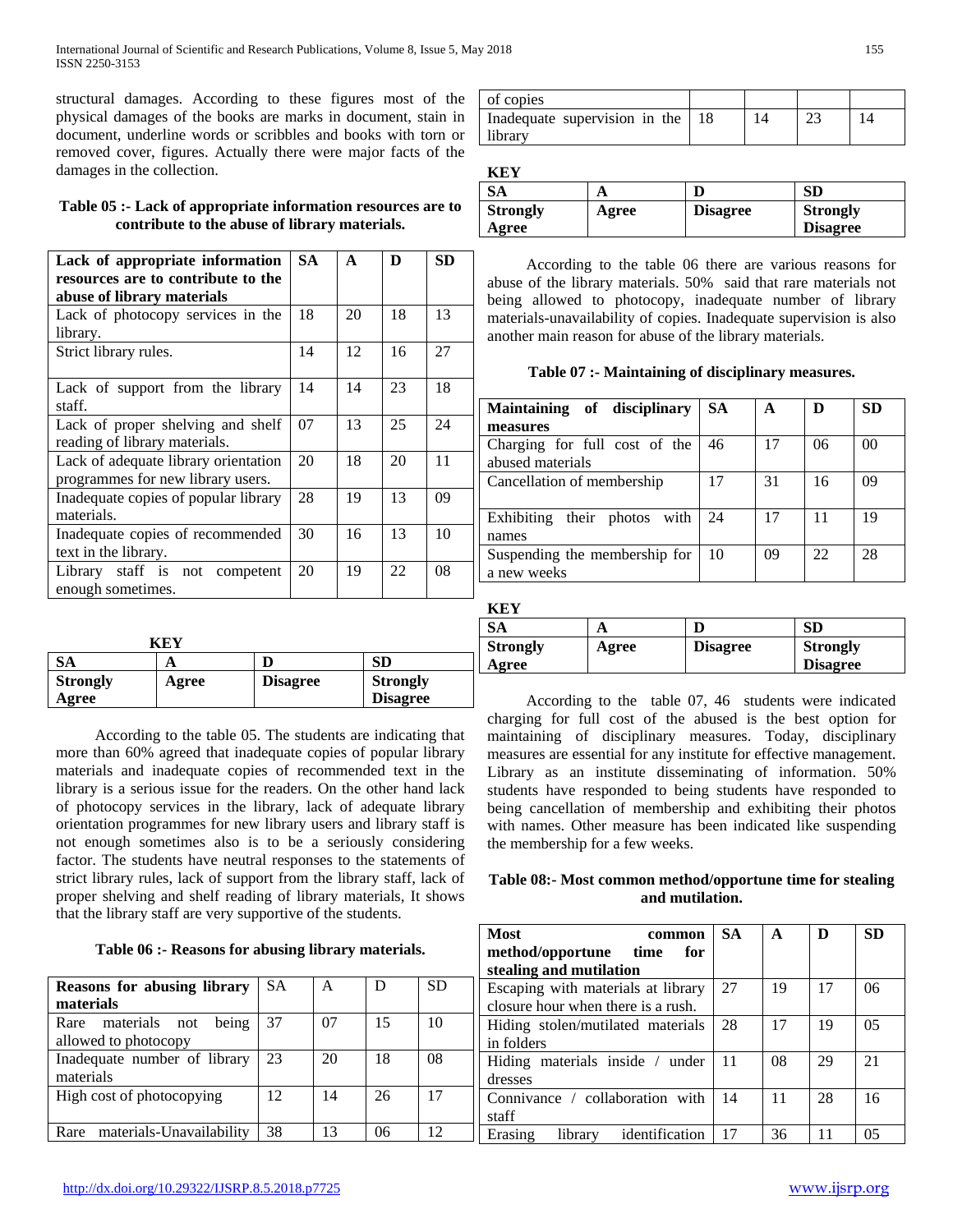| stamps and removing slip and   |                 |                 |                 |    | the readers                      |    |    |                |                |
|--------------------------------|-----------------|-----------------|-----------------|----|----------------------------------|----|----|----------------|----------------|
| back covers                    |                 |                 |                 |    | Encourage users to protect the   | 47 | 16 | 04             | 02             |
| book<br>slip<br>Interchanging  | 17<br>of        | 21              | 24              | 05 | collection                       |    |    |                |                |
| loaned book with<br>previously |                 |                 |                 |    | collection<br>Develop<br>the     | 45 | 15 | -07            | 02             |
| stolen book                    |                 |                 |                 |    | ownership attitudes              |    |    |                |                |
|                                |                 |                 |                 |    | Installation of security cameras | 46 | 13 | 10             | 0 <sup>0</sup> |
| <b>KEY</b>                     |                 |                 |                 |    |                                  |    |    |                |                |
| <b>SA</b><br>A                 |                 |                 | <b>SD</b>       |    | Provide electronic resources     | 39 | 24 | 0 <sub>5</sub> | 01             |
| <b>Strongly</b><br>Agree       | <b>Disagree</b> | <b>Strongly</b> |                 |    |                                  |    |    |                |                |
| Agree                          |                 |                 | <b>Disagree</b> |    | Fine system according to the     | 42 | 16 | 06             | 0 <sub>5</sub> |
|                                |                 |                 |                 |    | المستمدم المتحدد                 |    |    |                |                |

 From table 08 respondents mentioned escaping with materials at library closure hour when there is a rush, hiding stolen/ mutilated materials in folders and erasing library identification stamps and removing slip and back covers as the most common method of stealing and mutilation. 50% than students were mentioned above methods for stealing and mutilation.

## **Table :-09 Collection protection strategies.**

| <b>Collection</b><br>protection   SA<br>strategies               |     | A  |    | <b>SD</b> |
|------------------------------------------------------------------|-----|----|----|-----------|
| User education or awareness<br>seminars                          | 50  | 13 | 05 | 01        |
| Library must constantly display<br>mutilated books with names of | -37 | 21 | 05 | 06        |

| Provide electronic resources        | 39 | 24 | 0 <sub>5</sub> | 0 <sub>1</sub> |
|-------------------------------------|----|----|----------------|----------------|
|                                     |    |    |                |                |
| Fine system according to the $ 42 $ |    | 16 | 06             | 05             |
| damage                              |    |    |                |                |
|                                     |    |    |                |                |
|                                     |    |    |                |                |
| <b>KEY</b>                          |    |    |                |                |
|                                     |    |    |                |                |

| .               |       |                 |                 |
|-----------------|-------|-----------------|-----------------|
| SА              |       |                 | SD              |
| <b>Strongly</b> | Agree | <b>Disagree</b> | <b>Strongly</b> |
| Agree           |       |                 | <b>Disagree</b> |

 According to the table 09 more than 75% have agreed to the statements given in the table.63 (84%) students indicated the necessity of user education awareness seminars, encourage users to protect the collection and provide electronic resources. 60 (80%) students agreed to develop the collection ownership attitudes and also 58 (77%) students mentioned and agreed to establish Library must constantly display mutilated books with names of the readers

## **Table :-10 Suggestions to protect the library materials.**

| Suggestions to protect the library materials                       | <b>SA</b> | A  | D              | <b>SD</b>      |
|--------------------------------------------------------------------|-----------|----|----------------|----------------|
| Improve supervision                                                | 47        | 18 | 02             | 02             |
| Conduct regular library programmes                                 | 39        | 23 | 03             | 04             |
| Provide enough library materials                                   | 48        | 15 | 05             | 01             |
| Digitalization on rare materials                                   | 39        | 23 | 05             | 02             |
| Regular supervision of users                                       | 40        | 22 | 0 <sub>5</sub> | 02             |
| Improve competence in security officers                            | 29        | 18 | 18             | 04             |
| Books should be examined after return or used by the reader        | 35        | 16 | 07             | 11             |
| Introduce huge fine system for abusers                             | 32        | 21 | 07             | 09             |
| Ban bringing blades, correction fluid, water bottles, file covers. | 33        | 20 | 07             | 09             |
| etc for the library                                                |           |    |                |                |
| Introduce electronic checking system                               | 42        | 14 | 07             | 06             |
| Provide cheaper and efficient photocopy services                   | 48        | 20 | $\Omega$       | 0 <sup>0</sup> |
| Through search at exits                                            | 26        | 19 | 14             | 10             |

| <b>KEY</b>      |       |                 |                 |  |
|-----------------|-------|-----------------|-----------------|--|
| SА              |       |                 |                 |  |
| <b>Strongly</b> | Agree | <b>Disagree</b> | <b>Strongly</b> |  |
| Agree           |       |                 | <b>Disagree</b> |  |

 According to the table 10, 68 (90%) students agreed to provide cheaper and efficient photocopy service. 82% said that improve supervision, conduct regular library programmes, digitalization on rare materials and regular supervision of users. 60% said that provide enough library materials. Books should be examined after return or used by the reader, introduce huge fine system for abusers, introduce electronic checking system. 50%

agreed to improve competence in security officers and through search at exits.

# VI. RECOMMENDATION:-

 In the light of finding from the study conducted. It was glaring that Law College library has to solve some problems in order to reduce and hopefully eliminate the problem of user delinquency. The following recommendations are here by given based on these identified problems.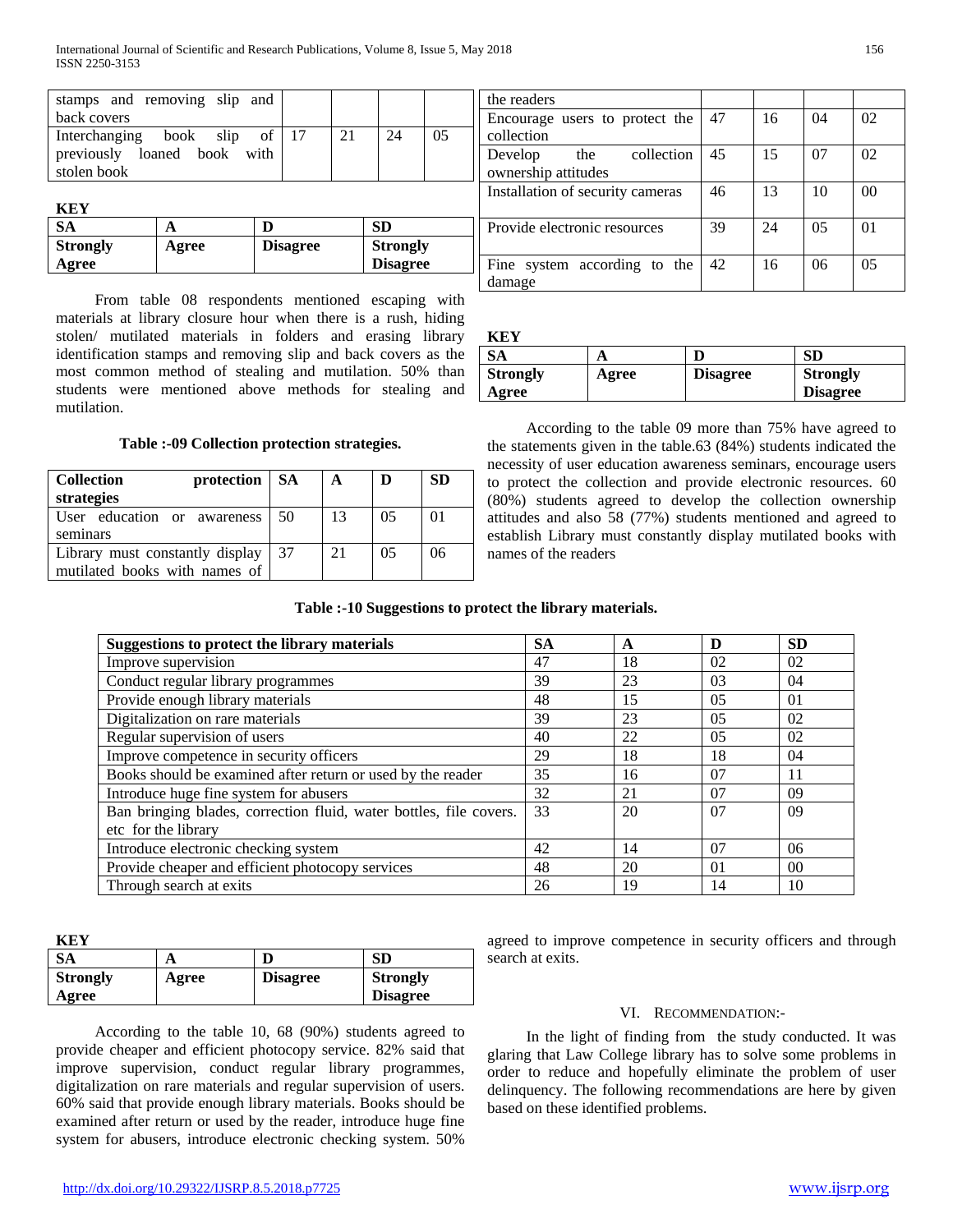- Proper orientation should be given to users. First year orientation should be well planned with video documentary with demonstration to the students
- Multiple copies of books in the circulation section and those displayed in the open stack should be provided since it is discovered that textbooks are the most affected by theft and mutilation.
- User registration number should be mentioned on the date label below the return date, when issuing a book. It will given an idea about the list of users who borrowed the particular library materials.
- Affected libraries should launch campaign against user delinquency, there should be posters containing warning against theft and mutilation being conspicuously pasted on the notice boards within and outside the library.
- Libraries should be in possession of a standby and efficient power generating set to provide electricity to the library services during power shortage. The period of temporary electricity blackout usually encourages library delinquency among users.
- Libraries should engage more trained security personnel.
- Strict implementation of reasonable circulation policies must be adhered to by all libraries to control and avoid library theft and mutilation.
- The photocopy services of the library should be subsidized. This will reduce the tendency of stealing or mutilating library materials.
- In service training should be encouraged by libraries, particularly for the junior staff on what library profession is all about. This will enhance the efficiency of the workers.

## VII. CONCLUSION

 The study was mainly concerned with examination of the abuse of library materials in the Sri Lank Law College library, Sri Lank: perception of the first year, second year and final year students. There is no doubt that for as library materials are physically handled and intellectually explored, there is bound to be some forms of abuse or the other. The results of the study have clearly indicated that the documents of the the Sri Lanka Law College library network are considerably abused by the users. Tearing away pages, writing notes inside text books, highlighting/underlining the pages, hiding books are common. Abuse of library materials are higher or print materials than the non print materials, because print materials are used more often than the non print materials. The library awareness programme is a very important factor to the users. Students who undergo frequent library instruction and orientation understand better the value of borrowing and returning library materials, and avoid abusing them. Introducing CCTV camera system is another alternation to reduce the abuse of library materials. Library should invest in more electronic resources which will reduce to a large extent the incidence of users physically handling documentary materials. The students have proposed that the library staff also should be carefully involved with the protection of the collection. The library staffs who work in the shelf are and the reading rooms should frequently visit and observe these areas. Books should be examined by the counter staff when they are returned by the user. Library staff should be made aware of the value, importance, rareness of library materials, should introduce motivational and punishable guidelines for library staff requiring the responsibility of the collection, not issuing already damaged books, getting the assistance of security staff, employees placed in the stack areas, counter for supervision of the readers. Staff should be carefully examined when books are returned. Conducting awareness programmes to make the students understand the importance of protecting library materials. Inculcating proper attitudes will help them to refrain from abusing library materials.

#### **REFERENCES**

- [1] Abareh, H. (2001). An Exploratory Survey of Book Loss, Theft and Damage in Abubakar Tafawa Balewa University (ATBU), Bauchi, Nigeria. Library & Archival Security, 17(1),pp.33-42.
- [2] Ajala, I and Oycboade, S. (2008) Theft and Mutilation of Library Materials in Nigerian Academic Libraries. Library & Archival Security, 21(1), pp.21-32.
- [3] Ajayi, N. Omatayo, B. (2004). Mutilation and Theft of Library Materials: Perceptions and Reactions of Nigerian Students. Information Development, 20(1),pp.61-66.
- [4] Akussah,Harry., and Bentil,Winifred (2010). Abuse of Library materials in academic libraries: A study of the University of Cape Coast Main Library, African Journal of Library archives information science and,20(2) , pp. 103-112.
- [5] Alemna, A. (1993). Library Security , Book Theft and Mutilation. . Library & Archival Security,11,(2),pp .23-25.
- [6] Bello, M. (1998). Library security, materials theft and mutilation in technological university libraries in Nigeria . Library Management ,19(6), pp.379-383.
- [7] Ebunuwde, G.E., Yaya, J., and Krube , D.E. (2011). User Delinquency in Nigerian Academic Libraries: An Empirical Perspective , Library Philosophy and practice, pp. 01-11
- [8] Griffith, J.W. (1978). Library Theft: A problem that won't go away. American Libraries, American Library Association, 224-227p.<br>[http://unllib.unl.edu/LLP/,](http://unllib.unl.edu/LLP/) Accessed on 20/12/2013.
- [9] Kesler, E.G. (1997). A campaign against mutilation, The journal of academic librarianship,3, (1),pp. 29-30.
- [10] Obiagwu, M.(1992). Library abuse in academic institutions : A comparative study. The International Information & Library Review, 24(4),pp.291-305,
- [11] Senyah, Y and Lampety, R. (2011). Personal Security and Safety in Academic Libraries . A Case Study of the Kwame Nkrumah University of Science and Technology Library, Kumasi,Ghana. Library & Archival Security,24(2),pp.83-102
- [12] Shanker, K. (2004). Marine turtle status and conservation in the Indian Ocean. Papers presented at the expert consultation on interactions between sea turtles and fisheries within an ecosystem context,Rome, 912 March 2004,238 pp FAO Fisheries ReportNo.738. FAO,Rome

#### AUTHORS

**First Author** – A.P.M.M.D.B Dayananda. Librarian. Sri Lanla Law College, No.244, Hulftsdrop Street, Colombo 12, Sri Lanka. dayananda19890513@gmail.com